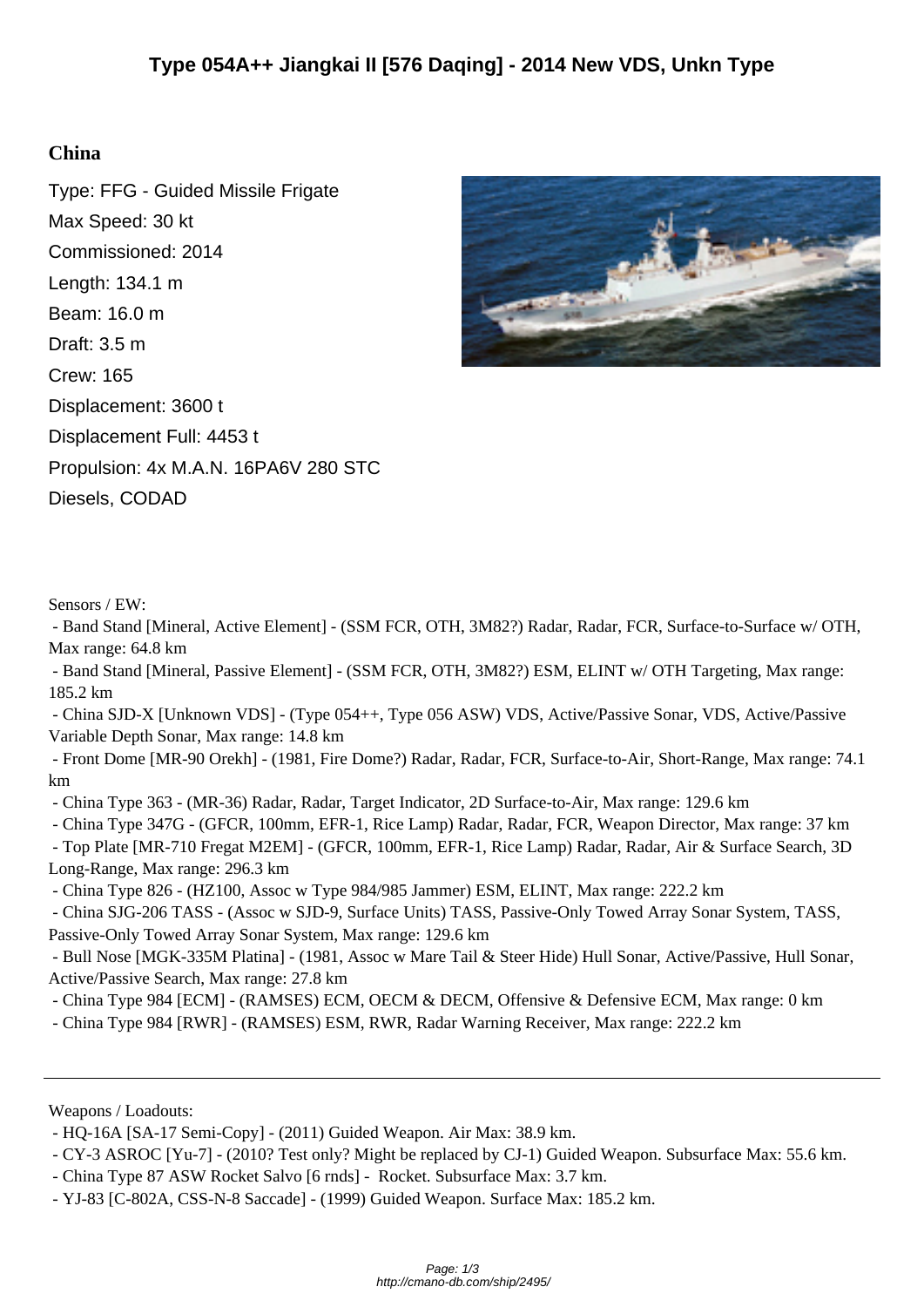- 76mm/60 C[hina H/PJ-26 HE Burst \[2 rnds\] - Gun. Air Max: 2.8 km. Surface Max: 11.1 km. Land Max:](http://cmano-db.com/ship/2495/) 11.1 km.

- 76mm/60 China H/PJ-26 Frag Burst [2 rnds] - Gun. Air Max: 2.8 km. Surface Max: 11.1 km. Land Max: 11.1 km.

 - 30mm China H/PJ-14 [Type 1130, 500 rnds] - (China, 11 Barrels, Upgr Goalkeeper Copy) Gun. Air Max: 1.9 km. Surface Max: 2.8 km.

- Yu-7 - (China, 1998?) Torpedo. Subsurface Max: 3.7 km.

- Generic Flare Rocket [Single Spectral] - (Ship-only) Decoy (Expendable). Surface Max: 1.9 km.

- Generic Chaff Rocket - (Ship-only) Decoy (Expendable). Surface Max: 1.9 km.

OVERVIEW: The Type 054A (NATO codename Jiangkai II) frigate is a Chinese multi-role warship class, the first of which entered service with the People's Liberation Army Navy in 2007. The class is planned to comprise 22 vessels. As of 2014, 16 were in service, 4 were fitting out, and 2 were under construction. It is a development of the Type 054 frigate, using the same hull but with improved sensors and weapons.

The Type 054A was first revealed while under construction at the Guangzhou-based Huangpu Shipyard in 2005.

DETAILS: The Type 054A carries HQ-16 medium-range air defence missiles and various anti submarine rockets in a VLS system. The HQ-16 provides area air defence from all engagement angles up to a range of 50 km, a considerable improvement over the HQ-7 carried on the Type 054 which have inferior range and limited engagement angles. Contrary to HQ-9 VLS on Type 052C destroyer which adopts a cold launch method, HQ-16 appears to adopt a hot launch method instead, with the same design principle of US Mk 41 VLS: a shared common exhaust system is sited between the two rows of rectangular launching tubes.The VLS system is also capable of firing anti-submarine missile.

The 4 AK-630 close-in weapon systems (CIWS) of the Type 054 were replaced with 2 Type 730 CIWS on the Type 054A. The autonomous Type 730 provides improved reaction time against close-in threats.

The 100 mm main gun on earlier Type 054 class is replaced by H/PJ26 stealthy 76 mm dual purpose gun mount, which is a Chinese development of Russian AK-176. The adoption of smaller caliber gun is the result of the need of higher rate of fire for air defense, including sea-skimming anti-ship missiles. H/PJ26 utilizes advanced synthetic material such as fiber glass to a much greater degree than the original AK-176, resulting in over 30% of weight reduction to 11.5 ton of H/PJ26, as opposed to the 16.8+ tons of AK-176.

Another improvement of Type 054A over the original Type 054 (as well other older ships in the People's Liberation Army Navy) is its information systems (IS) for maintenance and inventory control, which automatically provides information to shore based facilities or supply ships on the parts in need, to the last detail, so that parts in need can be provided more quickly. The resulting down time due to maintenance & repair is reduced to a fraction of what it is for older vessels without this IS system. The Chinese[who?] have termed this IS for maintenance and inventory control another force multiplier because it increased availability for deployment by reducing downtime.

The Type 054A retains its predecessor's stealth features, including sloped hull design, radar absorbent materials, and a clean profile.

An improved variant, sometimes called the Type 054A+, launched from Huangpu Shipyard in 2009.

TYPE: Guided Missle Frigate (FFG).

SPECIFICATION: Displacement: 4,053 tonnes || Length: 134.1 m (440 ft) || Beam: 16 m (52 ft) || Propulsion: CODAD, (4) Shaanxi 16 PA6 STC diesels @ 5700 kW (7600+ hp @ 1084 rpm) each || Complement: 165.